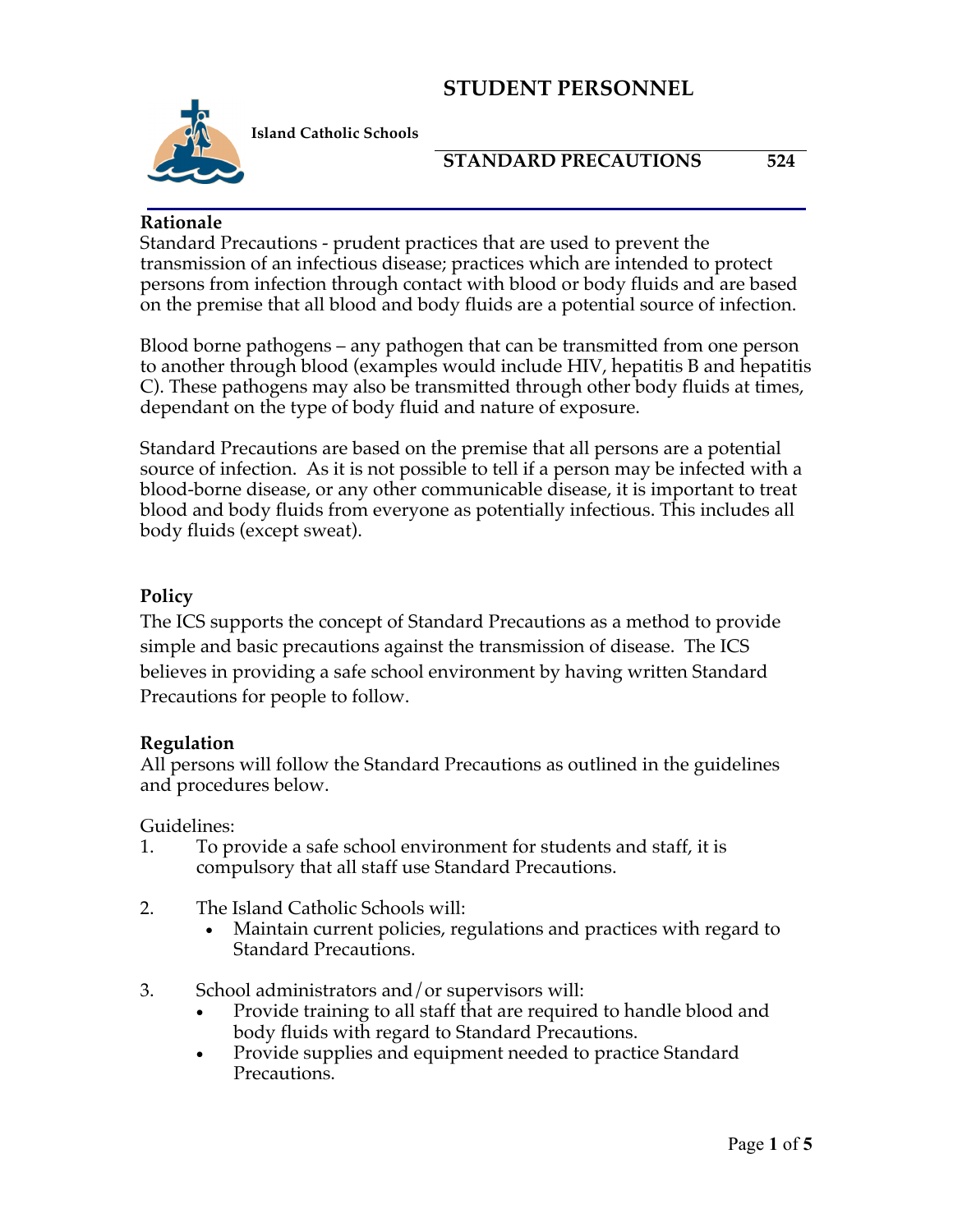

**Island Catholic Schools** 

#### **STANDARD PRECAUTIONS 524**

- Document that all staff who are required to handle blood and body fluids within their area of responsibility have received orientation in Standard Precaution methods.
- 4. Island Catholic Schools staff members who are required to handle blood and body fluids are expected to:
	- Attend and participate in orientation provided on Standard Precautions Policy.
	- Follow the practices which are outlined here in.

Administrative Procedures:

The spread of infection requires three key elements:

- a source of infecting organism
- a susceptible host, and
- a means of transmission for the organism.

The blood-borne diseases most commonly transmitted in this matter are Hepatitis B and Hepatitis C and HIV. The viruses for these diseases can be transmitted through blood and through body fluids such as semen and vaginal secretions. Body fluids such as saliva, sweat, tears, urine, vomit or mucous, unless they are contaminated with blood, are not considered infectious. Viruses enter the body through breaks in the skin such as open sores or puncture wounds. They may also enter through the mucous membranes of the mouth, nose and eyes. Because persons who carry the Hepatitis B and Hepatitis C or HIV viruses may not display any symptoms of disease they may not be aware they are infected. Staff members who are required to handle blood and body fluids will be provided with appropriate personal protective equipment.

#### 1. Prevention and Control Methods

*Personal Protective Equipment:* ICS wants to prevent spread of disease through appropriate use of personal protective equipment, therefore;

- 1.1 Contact with bodily fluids:
	- Staff<sup>1</sup> must treat all contact as potentially infectious when in contact with blood or body fluids.
	- Disposable gloves and barrier masks will be provided to all staff whose duties may involve contact with blood and body fluids.
	- It is highly recommended that disposable barrier masks be worn when performing artificial respiration or cardiopulmonary resuscitation (CPR).

<sup>&</sup>lt;sup>1</sup> This may include first aid designates, playground supervisors, physical education teachers and teacher assistants.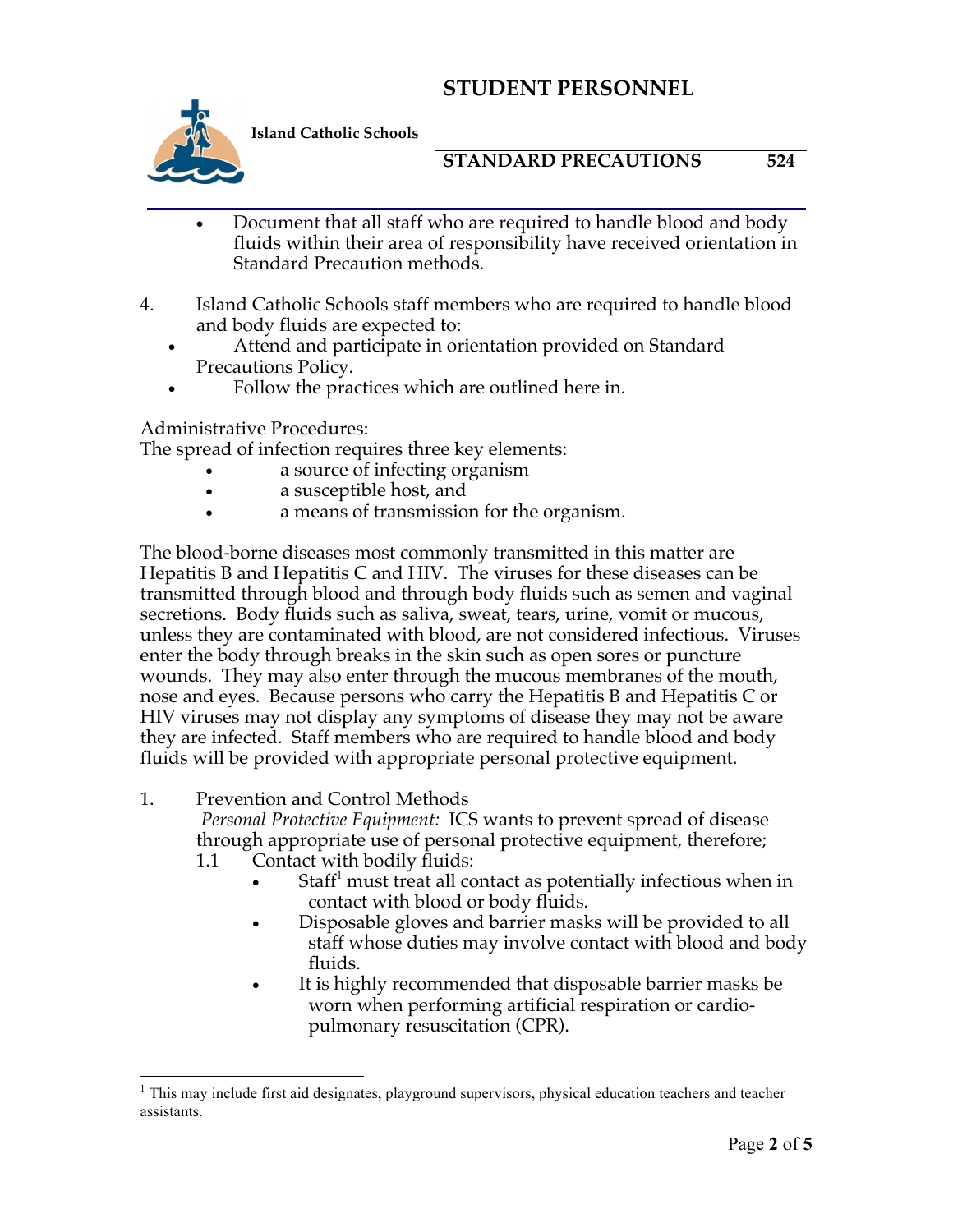

**Island Catholic Schools** 

## **STANDARD PRECAUTIONS 524**

- Gloves or masks must be disposed of immediately after use and followed by washing hands with liquid soap for 15 seconds and rinse under running water for 5 seconds.
- 1.2 Disposing of needles and syringes:
	- Staff will have access to tongs and "sharps" containers for handling such items as used syringes and needles.
	- Disposable latex, vinyl or rubber gloves must be worn when handling blood or body fluids or in situations where contact may occur.

Gloves must be disposed of immediately after use and followed by washing hands with liquid soap for 15 seconds and rinse under running water for 5 seconds.

- 2. Procedures and Protocol<br>2.1 Procedure for dis-
	- Procedure for disposal of needles and syringe:

Any sharp object which might be contaminated with blood or body fluids should not be handled by hand. They should be picked up with a pair of tongs and disposed of in a puncture-proof container.

Disposing of needles should involve the following steps:

- •Put gloves on
- •Pick up needles and syringes with garbage collection tongs
- •Do not recap, bend or break off used needles
- •Place in a puncture resistant 'sharps' container
- •Keep 'sharps' container in a secure location in the school
- •Dispose of gloves
- •Washing hands with liquid soap for 15 seconds and rinse under running water for 5 seconds.

## 2.2 Procedure for disposal of condoms:

Disposable latex, vinyl or rubber gloves must be worn when handling blood or body fluids or in situations where contact may occur.

- •Put gloves on
- •Pick up condom and dispose of condoms in a sealed plastic bag
- •Dispose of gloves

•Washing hands with liquid soap for 15 seconds and rinse under running water for 5 seconds.

#### 2.3 Procedure for body fluid clean-up: The clean-up of any spill involving blood and body fluids should involve the following steps: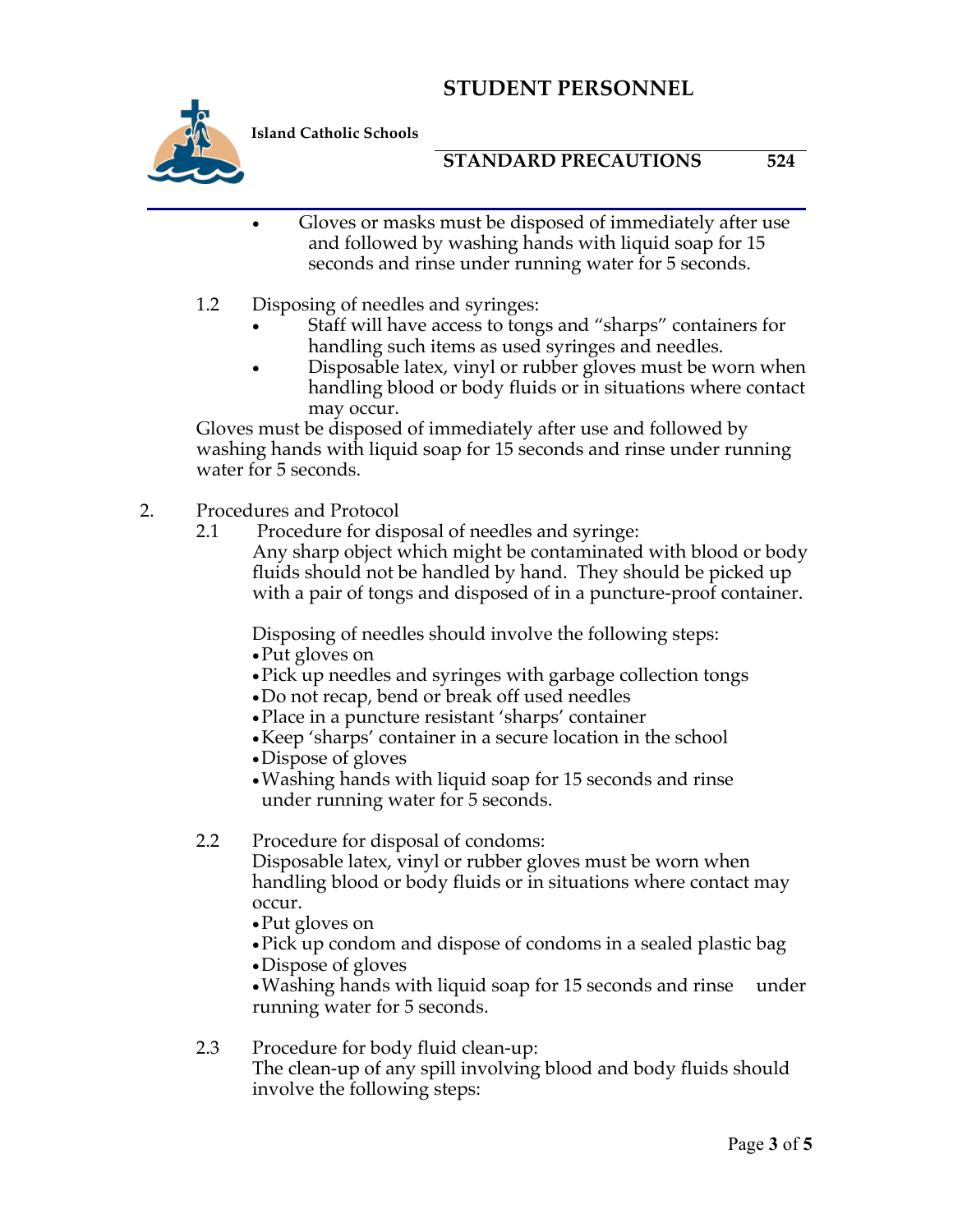

**Island Catholic Schools** 

## **STANDARD PRECAUTIONS 524**

- Wear disposable latex, vinyl or rubber gloves.
- Clean up spills promptly by using absorbent disposable material or paper towel first, then clean with a bleach solution (1 part bleach to 10 parts water) or approved disinfectant solution.
- Dispose of the absorbent material and/or paper towels in a sealed plastic bag.
- Wash non-disposable items (towels or clothing) in hot water and detergent, OR
- seal student's clothing in a plastic bag and send it home for cleaning.
- Clean brushes, brooms, mops and other instruments used to clean up body fluids with a bleach solution.
- Remove and dispose of gloves in a sealed bag and wash hands with liquid soap for 15 seconds and rinse under running water for 5 seconds.

# 2.4 Procedure for hand washing

Hand washing with soap and water should always be done under the following circumstances:

- Before preparing food
- Before meals
- After toileting and diapering
- Before and after providing first aid
- After handling blood or body fluids
- 3. Protocol for needle stick injuries or contact with blood/body fluids: If an individual has been stuck by a needle or has come in contact with blood/body fluids, the following steps should be followed:
	- Wash wound immediately with soap and warm water
	- Do not squeeze cut/wound
	- Go to Emergency immediately
	- Report to the Superintendent
	- Complete Incident Report
	- Complete WCB forms as required
- 4. Training

The ICS wants to prevent infectious disease transmission by ensuring the staff has access to the appropriate awareness, education and training.

• Newly appointed staff shall receive orientation upon commencement of work.